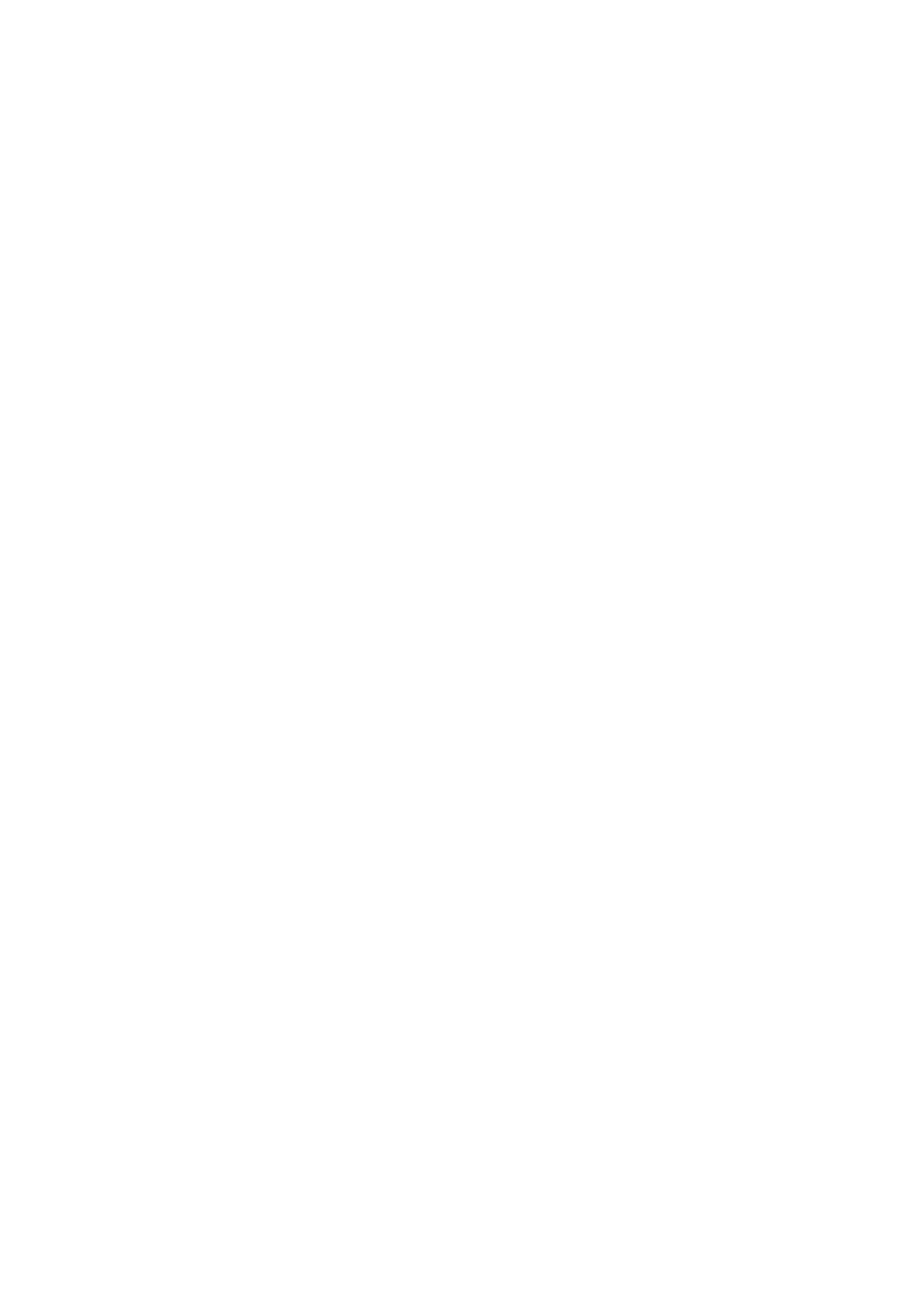Introduced by the Hon R L Brown, MLC First print



New South Wales

# **Administrative Decisions Tribunal Amendment (Confidential Documents) Bill 2007**

## **Contents**

|                                                                  | Page |
|------------------------------------------------------------------|------|
| Name of Act                                                      |      |
| Commencement                                                     |      |
| Amendment of Administrative Decisions Tribunal Act 1997<br>No 76 |      |
| Repeal of Act                                                    |      |
|                                                                  |      |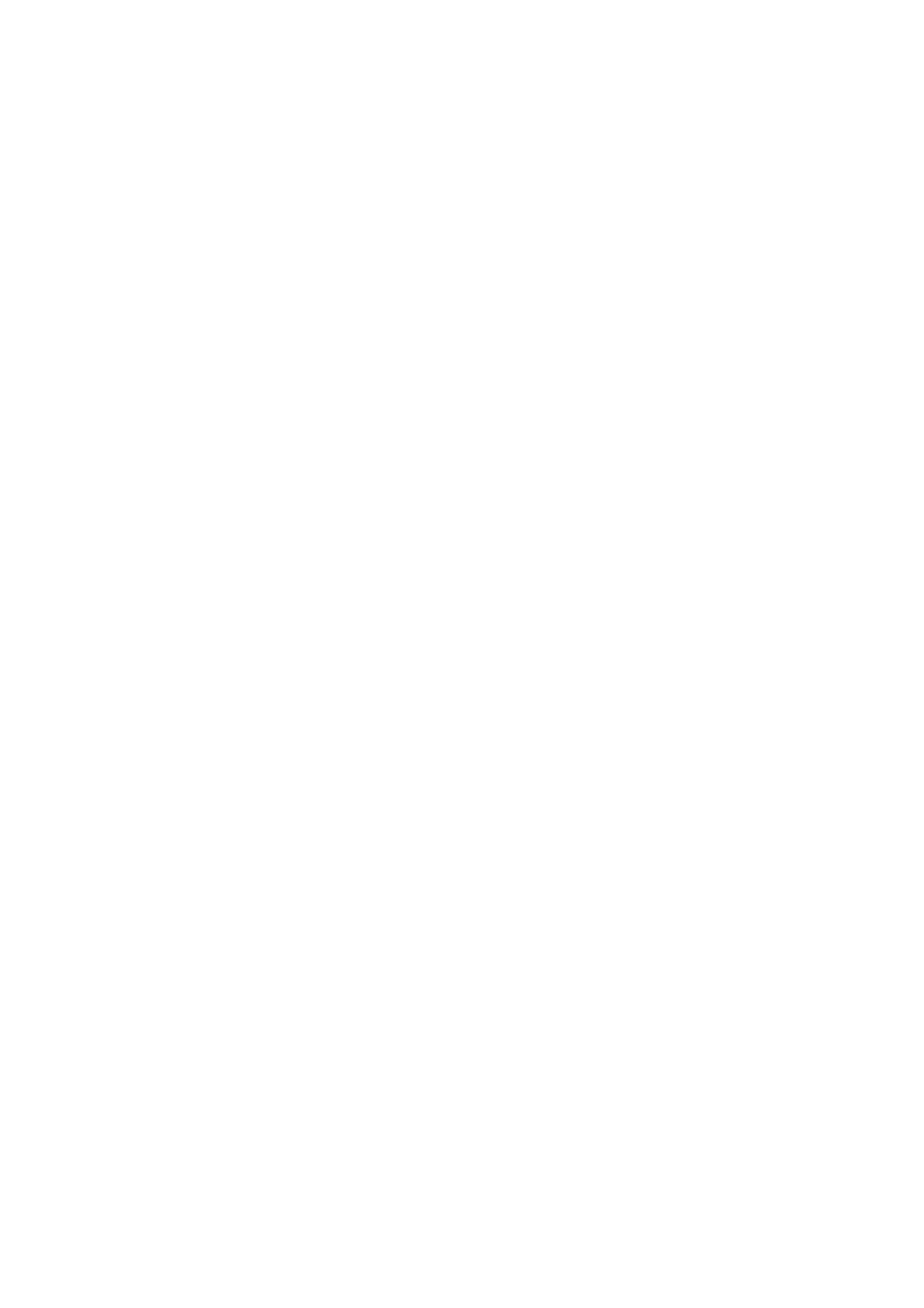

New South Wales

## **Administrative Decisions Tribunal Amendment (Confidential Documents) Bill 2007**

No , 2007

#### **A Bill for**

An Act to amend the *Administrative Decisions Tribunal Act 1997* to enable the legal representative of any party to proceedings heard by the Administrative Decisions Tribunal to see and challenge otherwise confidential documentary evidence.